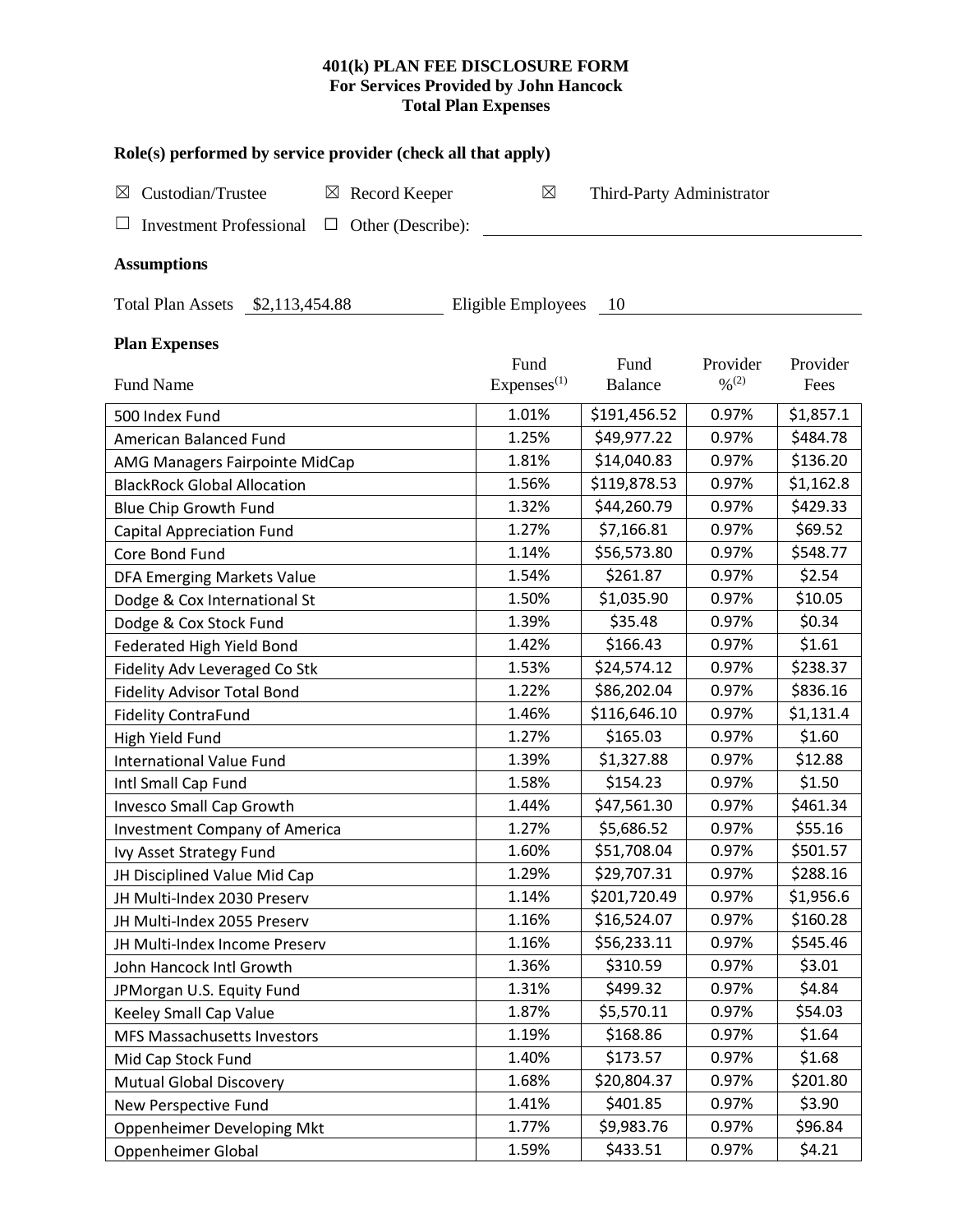| Parnassus Core Equity Fund                                           | 1.49% | \$87,604.26  | 0.97% | \$849.76   |
|----------------------------------------------------------------------|-------|--------------|-------|------------|
| PIMCO All Asset                                                      | 1.98% | \$31,001.51  | 0.97% | \$300.71   |
| PIMCO Real Return                                                    | 1.85% | \$13,204.37  | 0.97% | \$128.08   |
| Science & Technology Fund                                            | 1.62% | \$68.29      | 0.97% | \$0.66     |
| Small Cap Index Fund                                                 | 1.06% | \$330.29     | 0.97% | \$3.20     |
| <b>SMALLCAP World Fund</b>                                           | 1.67% | \$31,867.54  | 0.97% | \$309.12   |
| Strategic Income Opp Fund                                            | 1.21% | \$325.76     | 0.97% | \$3.16     |
| T. Rowe Price Cap Appreciation                                       | 1.53% | \$451,541.54 | 0.97% | \$4,379.9  |
| T. Rowe Price Equity Inc                                             | 1.47% | \$16,817.01  | 0.97% | \$163.12   |
| T. Rowe Price Health Sci                                             | 1.59% | \$164,954.80 | 0.97% | \$1,600.0  |
| T. Rowe Price Sci & Tech                                             | 1.62% | \$51,668.48  | 0.97% | \$501.18   |
| T. Rowe Price Spectrum Inc                                           | 1.47% | \$39,683.21  | 0.97% | \$384.93   |
| <b>Total Stock Market Index Fund</b>                                 | 1.13% | \$166.92     | 0.97% | \$1.62     |
| U.S. Growth Fund                                                     | 1.40% | \$44,301.24  | 0.97% | \$429.72   |
| U.S. High Yield Bond Fund                                            | 1.33% | \$17,630.73  | 0.97% | \$171.02   |
| Vanguard Mid-Cap Growth ETF                                          | 1.10% | \$342.53     | 0.97% | \$3.32     |
| Vanguard Small Cap Value Index                                       | 1.04% | \$166.29     | 0.97% | \$1.61     |
| Vanguard Value Index Fund                                            | 1.02% | \$334.41     | 0.97% | \$3.24     |
| <b>Washington Mutual Investors</b>                                   | 1.26% | \$35.34      | 0.97% | \$0.34     |
| Provider fees paid from Fund Expenses                                |       |              |       |            |
| Provider fees deducted from participant accounts or paid by employer |       |              |       | \$3,000.00 |

Investment expenses (i.e., Fund Expenses not used to pay provider fees) **\$9,216.91**

Total ("all-in") plan expenses **\$32,717.42** 

(1)Fund Expenses include the fund's expense ratio plus any "wrap" fee charged by the provider. The expense ratio is determined through an annual calculation, where a fund's operating expenses are divided by the average dollar value of its assets under management. Fund Expenses lower investor returns.

(2) Provider % includes revenue sharing paid to the provider by the investment fund or wrap fees added by the provider. These expenses lower investor returns.